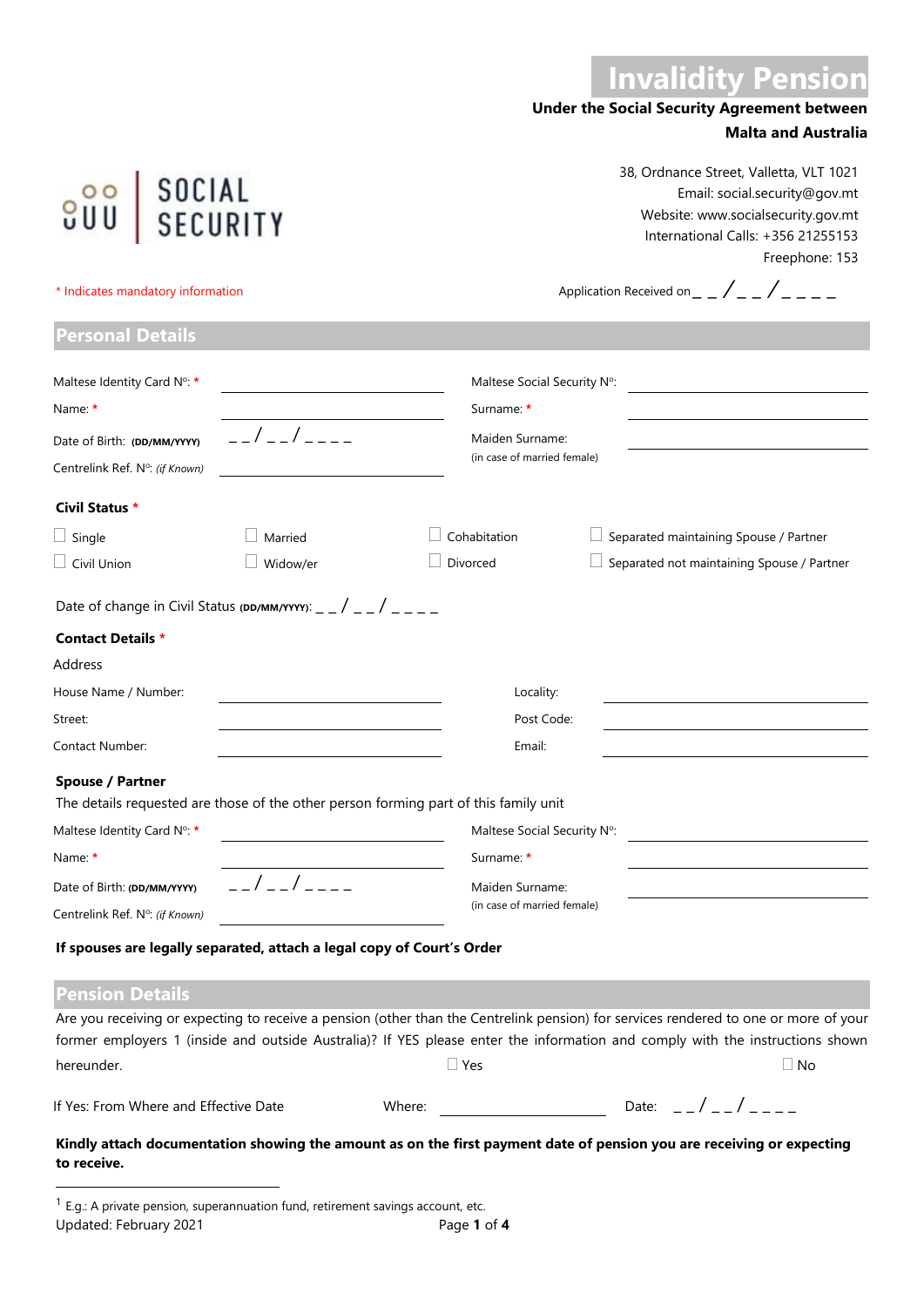# **Employment History in Malta**

#### **Your last employment in Malta:**

| Employer / Company <sup>2</sup> | <b>Grade / Designation</b> | Year | Weekly Income <sup>3</sup> |
|---------------------------------|----------------------------|------|----------------------------|
|                                 |                            |      |                            |

 $I = I - I - I - I - I$ 

 $1 - 1 - 1 - 1 - 1 = 0$ 

 $f = -1/2 - 1/2 - 1/2$ 

# **Employment History Declaration**

#### *Tick (*✓*) where applicable:*

| I intend to continue employment    |
|------------------------------------|
| I will commence employment from    |
| I will terminate employment 4 from |

# **Working Life Residence in Australia**

WORKING LIFE means: for men, between his 16th and 65th birthdays; for women, between her 16th and age pension age.

#### **A. First arrival in Australia:**

If born in Australia go to Question B

| Date of Arrival:                  | Place of Arrival: |  |
|-----------------------------------|-------------------|--|
| Name on Arrival:                  | Name of Ship:     |  |
| Airline Flight Number (if known): |                   |  |

**B. Have you been absent from Australia during your working life for any period greater than 12 months since you first arrived in Australia?**

| $\Box$ Yes | $\square$ No |
|------------|--------------|
|            |              |

If Yes, list all absences of more than 12 months below

| <b>Departure Date</b> | Name of Ship/Flight N° | <b>Return Date</b> | Name of Ship/Flight N° | <b>Reason for Absence</b> |
|-----------------------|------------------------|--------------------|------------------------|---------------------------|
| $  /$ $  /$ $   -$    |                        | $  /$ $    -$      |                        |                           |
| __/__/____            |                        | __/__/____         |                        |                           |
| $ /$ $ /$ $   -$      |                        | $  /$ $  /$ $   -$ |                        |                           |
| $ /$ $ /$ $   -$      |                        | $ /$ $ /$ $  -$    |                        |                           |

 $<sup>2</sup>$  If available, please attach any relevant documentation, e.g. letter of appointment / contract, termination of employment certificate, letter of</sup> reference by employer, statement of payee earnings, emoluments record.

 $3$  If you do not remember the basic salary leave empty

Updated: February 2021 Page **2** of **4** <sup>4</sup> If you intend to terminate employment please provide a termination employment certificate from your employer or a letter of resignation.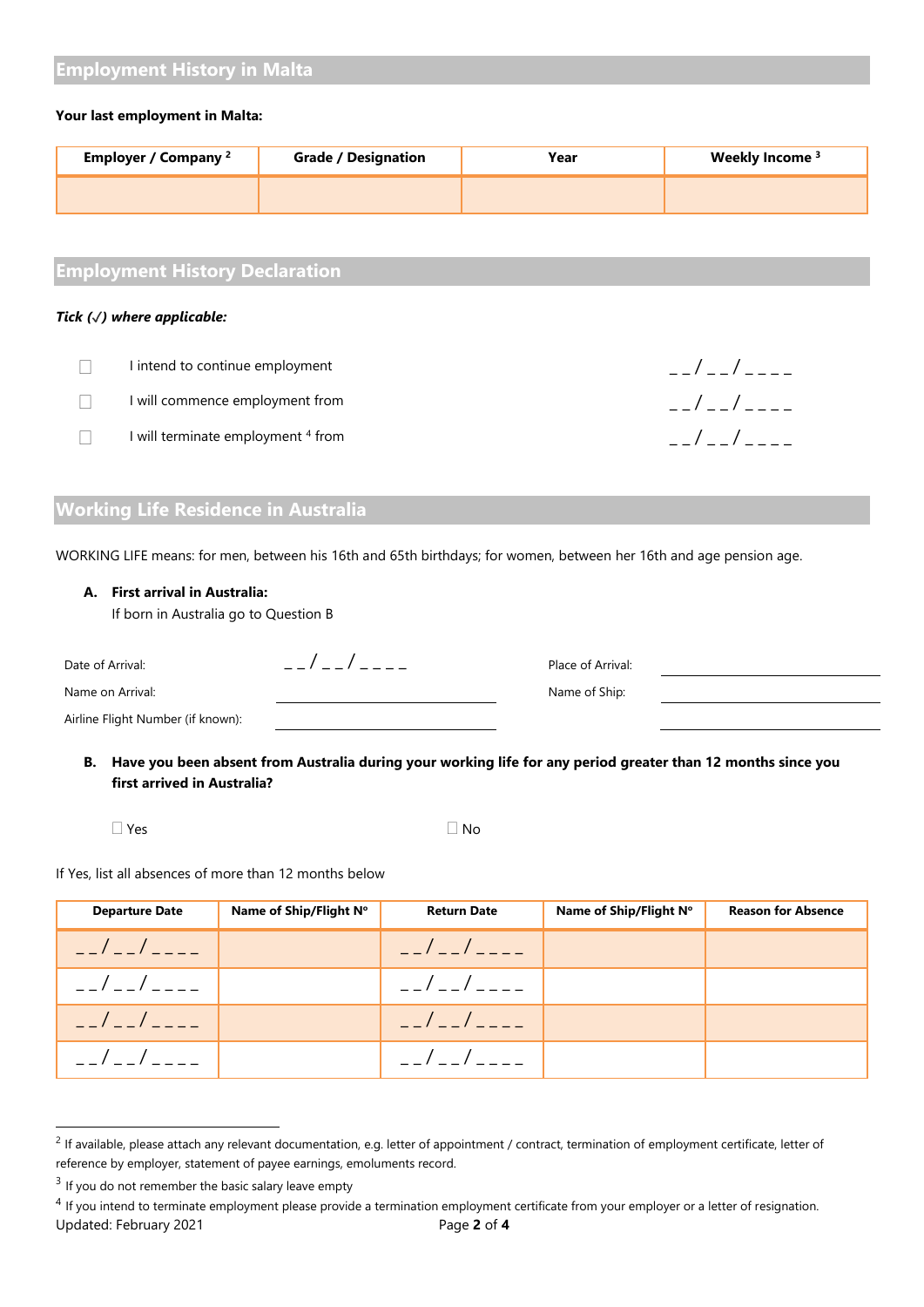#### **C. Do you have any documents which confirm your residence in Australia during your working life?**

 $\Box$  Yes  $\Box$  No

If Yes, please bring documents to your local Centrelink Office with this form.

Note: Suitable documents are: group certificates; education certificates; reference from employer showing periods of employment; marriage certificate, birth certificate; birth certificate of any of your children born in Australia, naturalisation certificate; passport; any other document which may help to confirm your residence in Australia during your working life.

**D. Please give details of persons who are not related to you and can confirm all or some of your residence in Australia during your working life.** (e.g. employers, neighbours, co-workers etc.)

| <b>Name and Surname</b> | <b>Address</b> | <b>Contact Number</b> | <b>Known for Period</b>                   |    |  |
|-------------------------|----------------|-----------------------|-------------------------------------------|----|--|
|                         |                |                       | From                                      | To |  |
|                         |                |                       | $-1$ - $-1$ - - - - $-1$ - $-1$ - - - - - |    |  |
|                         |                |                       |                                           |    |  |
|                         |                |                       | $-1$ - $-1$ - - - - $-1$ - $-1$ - - - - - |    |  |
|                         |                |                       |                                           |    |  |

**E. Please list all important personal events that occurred during your residence in Australia. This will help us verify your residence in Australia** (e.g. name, place and date of birth of children; name, address and dates of employment; details of schools that children attended; names, addresses of property owned)

#### **F. If a friend or relative helped you fill in this form, please give details**

Name and Surname:

Address:

Contact Number: